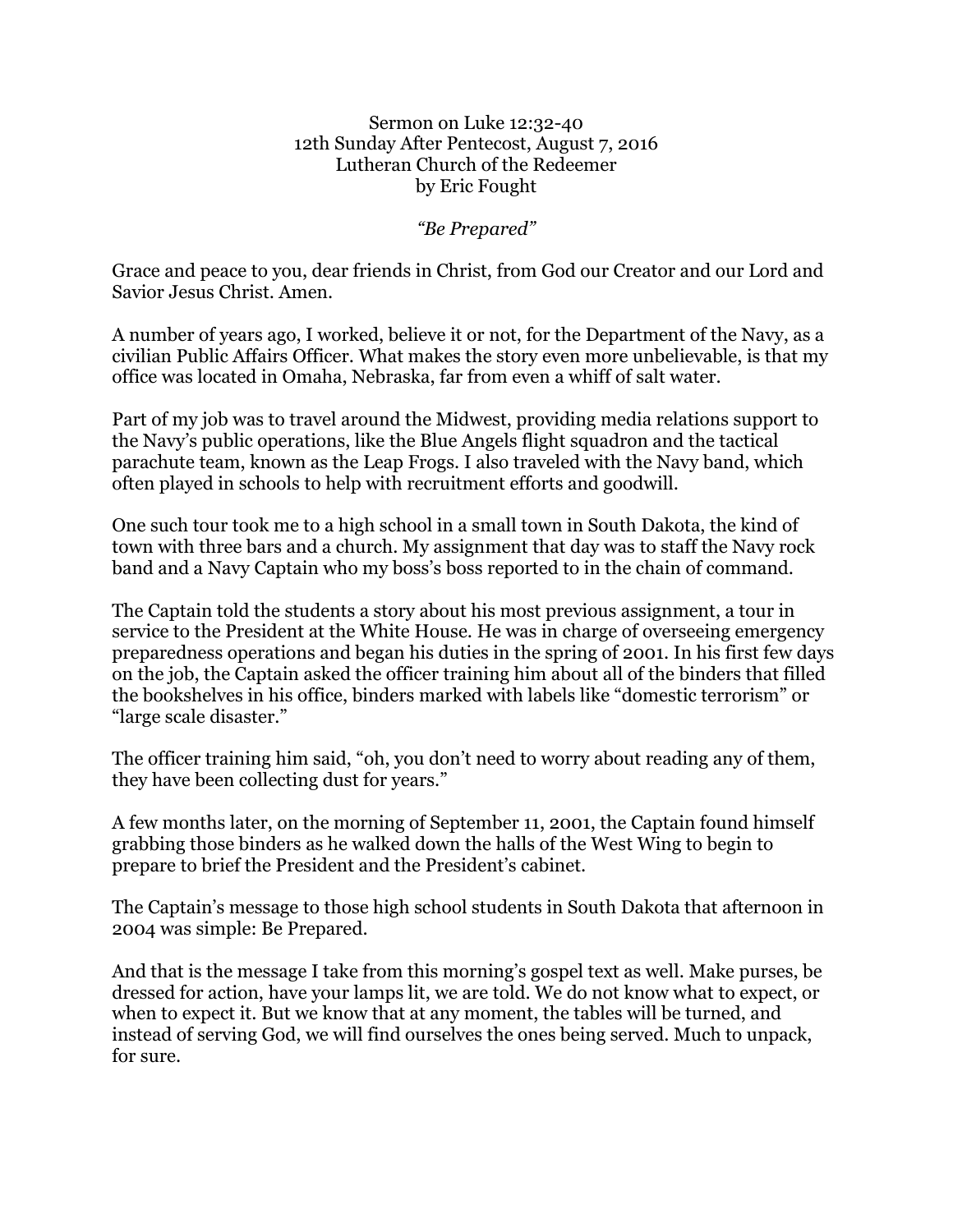But it's also important to note how this passage from Luke begins. Do not be afraid. Indeed, right now, that might be the most important message to walk away with this morning.

Do not be afraid. How important those four words are for us, and for the world in which live. Indeed, fear seems to be engulfing us at times. We just witnessed two weeks of national political conventions in which fear took center stage each and every night. While the messages were different, and the proposed paths forward for our country were in stark contrast, fear was ever present. For some, the fear expressed was the fear of immigrants, of Muslims, of brown and black bodies, of women leading, of scarcity and diversity. For others, the fear peddled was the fear of another party assuming control, of opponents finding themselves with nuclear codes and supreme court vacancies. A fear of our country moving backward, rather than keeping on a path viewed as being one of progress.

Regardless of where one falls on the political divide, there is no doubt that fear motivates and fear divides us.

Do not be afraid, little flock, Jesus reminds us this morning. The kingdom is ours. The world is ready, indeed, it yearns for us to be prepared, to be dressed for action.

As many of you know, I spent the week in Mankato. I was there for ISAIAH weeklong training, not for the Vikings training camp, although I did run into a bunch of fans downtown every day. We also were in a hotel that was situated right next to the Verizon Center, which hosted the rock band KISS one night during our stay. More than a few concert-goers shared puzzled looks as they asked us what ISAIAH stood for.

For many of us attending the training, the question, "why are you here?" was difficult to answer at first. However, throughout the week, as we shared together our experiences of how the world has shown up in our lives in painful ways, we found that each of us was called in a powerful way to do as Jesus asks of us this morning. To do what is necessary, to prepare ourselves, to be ready to take action.

I walked into the experience deeply afraid, in deep pain and unsure about why I was there. I felt alone, as I have been feeling a lot lately, unprepared for the many ways in which God is asking me and all of us to show up.

And then I began to not only share my own experiences, but to hear the stories of others. With each one-on-one conversation, I watched as men and women became vulnerable, sharing the trauma they have experienced in the world. I heard stories of undocumented immigrants who have been separated from their families, many of whom have toiled in fields and restaurants and stores and hotels like the one in which we slept, earning little more than slave wages.

I heard of the pain of men and women of color, who fear for their lives in the streets of our cities, who are long past hoping that the system will get better. And I heard the pain of white men and women who, like me, have struggled to find ways to show up, and who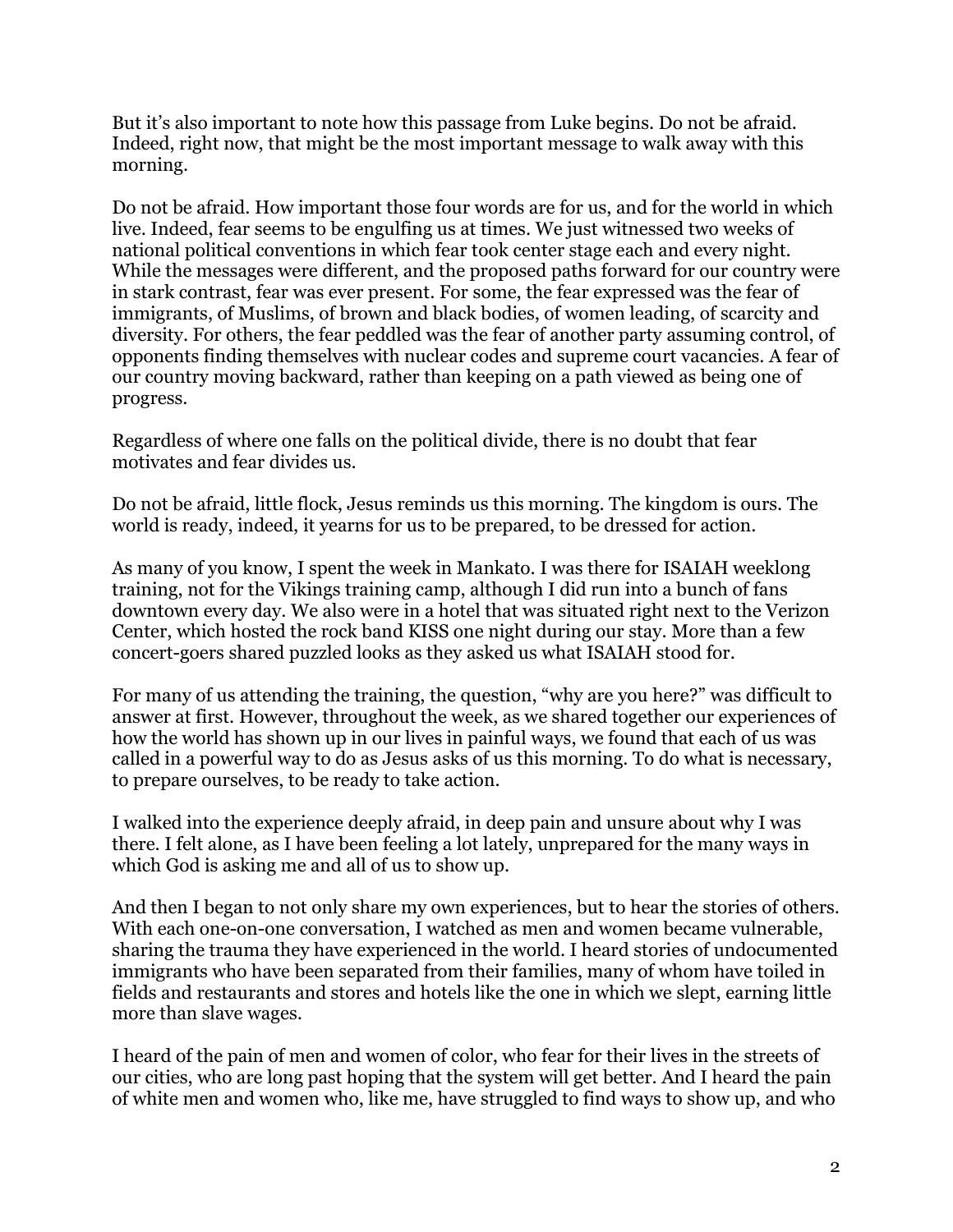have been deeply affected by the public structures of our society that seek to divide us and do.

I told of how I come from a tradition, the Roman Catholic Church, which has said to me over and over again, that I do not deserve to wear this shirt and this collar. That, because of who am I and whom I have loved, I am disordered, not worthy to lead, to minister, to preach. For much of my life, I've believed that lie. And that lie has kept me from lighting my lamp, from letting my light shine brightly.

I also shared of how I, as a white man, am deeply afraid of wanting to show up in the struggle for racial reconciliation as someone who believes he can save the day, and how that fear has kept me from standing in solidarity with my brothers and sisters, my family.

We gathered together, nearly 100 of us from around the country, at a moment in our shared history that none of us have ever witnessed before. Our world is broken and it often seems that it can't be repaired. People are angry and hurt and afraid and the end result of that anger, hurt and fear is showing up on our television screens and newsfeeds every single day.

After all, hurt people hurt people.

Let me say that again. Hurt people hurt people.

But what became most evident to me, after spending six days in deep conversation and hearing testimony after testimony, was that the only way in which we will be able to realize anything close to the kingdom, the only way in which we will be ready for what is to come, is if we come to the realization that we all have pain, and we all have to work through that pain in order to claim our power to change the world.

If we do nothing else, let us help each other realize that the pain we feel, the pain that keeps us from believing we are children of God, is not to be carried by ourselves, that it is shared by each of us. The details are often different, the depths varied. But, may we help each other realize that we are not alone and that there is a path forward beyond what often seems impossible to walk through.

Let us say to each other, and those we meet, I see you, I am you, and I love you.

I see you. I am you. I love you.

Barbara Brown Taylor wrote in her book, "Altar in the World,"

"There will always be people who run from every kind of pain and suffering, just as there will always be religions that promise to put them to sleep. For those willing to stay awake, pain remains a reliable altar in the world, a place to discover that a life can be full of meaning as it is of hurt. The two have never